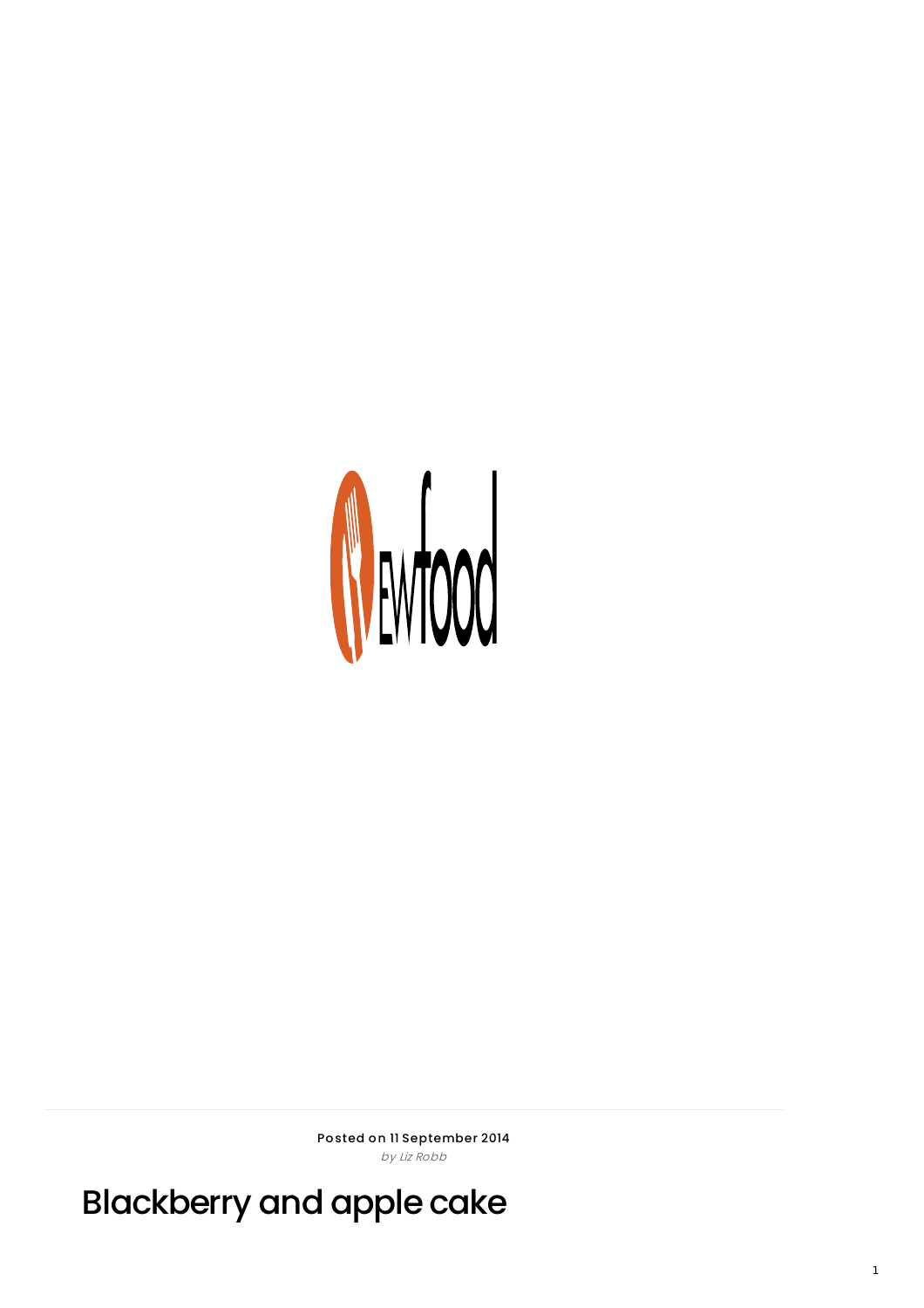

## Ingredients

175g self-raising flour 1 teaspoon of baking powder 175g golden caster sugar 1 teaspoon of allspice 1 lemon 100g butter 2 large eggs 1 large apple 225g fresh blackberries 1-2 tablespoons of Demerara sugar Icing sugar

## Preparation

- 1 1. Preheat the oven to 180 degrees, or 160 degrees fan oven.
- 2 2. Lightly grease a round cake tin and line it with baking parchment.
- 3 3. Into a large bowl, sift the flour and add the baking powder, sugar and allspice. Mix them together. Cut the softened butter into small pieces, drop it into the bowl and rub everything together lightly with your fingers until it looks like breadcrumbs.
- 4 4. Break the eggs into a small bowl and beat until frothy. Add them to the flour mixture a little at a time, stirring to combine everything, but try not to over mix it.
- 5 5. Take the zest from the lemon, peel, core and grate the apple and gently fold them both into the mixture. [I used a cooking apple from my garden, which worked very well, but some recipes suggest that you use eating apples if you want a sweeter flavour.]
- 6 6. Wash the blackberries if you need to, handling them gently as they are a delicate fruit and are easily squashed, drain them well and tip onto kitchen towel to remove excess water. Reserve a large handful, then carefully fold them into the mixture, trying not to break them up
- 7 you don't want a pink cake!
- 8 7. Gently tip the mixture into the prepared tin, smoothing the top and making sure that it reaches the sides. Then place the reserved blackberries evenly on the top and sprinkle on the Demerara sugar to give the topping a crunch.
- 9 8. Place the cake in the preheated oven to bake for about 50 minutes. Check it by using a skewer to ensure that it is cooked right through, and feel to see if the top is firm in the centre. It might need a little longer
- 10 if it does, you can prevent the top from browning too much by covering it in foil.